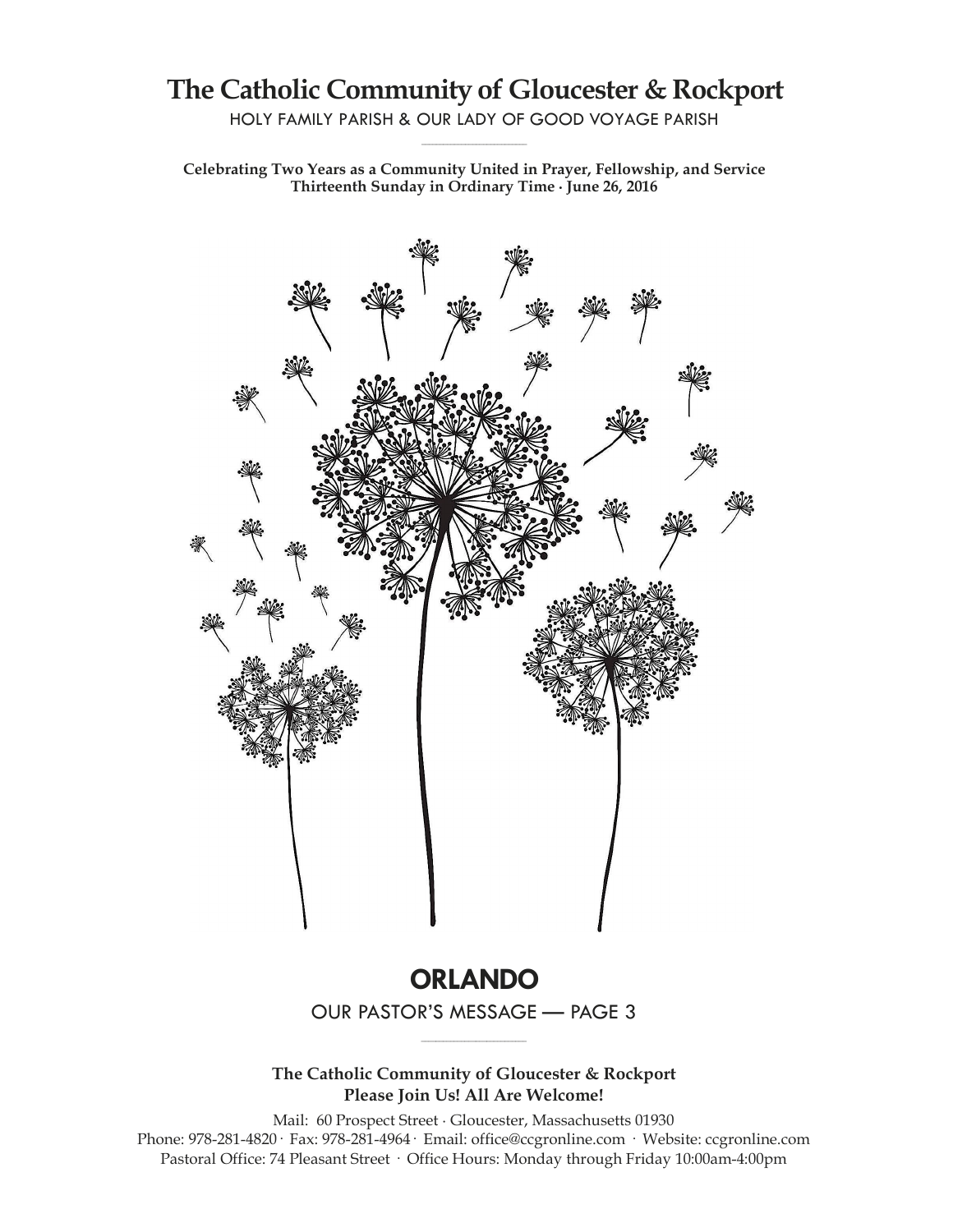### **VIVA SAN PIETRO! \_\_\_\_\_\_\_\_\_\_\_\_\_\_\_\_\_\_\_\_**

## **SAINT PETER'S FIESTA OUTDOOR MASS & PROCESSION Sunday, June 26th· Begins at 10:00am**

The 89th Annual Saint Peter's Fiesta concludes on Sunday evening, June 26th! On Sunday morning, June 26th, all are invited to join Father Jim for an outdoor celebration of Holy Mass at Saint Peter's Square. After Mass, all are invited to join friends, fellow parishioners, and visitors from around the world for the annual procession through the streets of Gloucester. For more information, please contact Rose Aiello at 978-283-1664; or visit the website: stpetersfiesta.org. Please join us! All are welcome!

## **A NOVENA TO SAINT PETER**

O Saint Peter, Most Holy Apostle, because you are the Rock upon which Almighty God built His Holy Church, obtain for me a lively faith, firm hope, and burning love, complete detachment from myself, contempt for the world and its enticements, patience in adversity, humility in prosperity, perseverance in prayer, purity of heart, a right intention in all of my thoughts, words, and actions, diligence in fulfilling my vocation in life, constancy in my resolutions, compliance with the will of God, and steadfastness in the grace of God even unto death; so that by means of your powerful intercession and your glorious merits, I may be truly worthy to appear before the chief and eternal shepherd of souls, my Lord and Savior Jesus Christ, who with the Father and the Holy Spirit, lives and reigns for ever and ever. Amen!

> Our Father… Hail Mary… Glory Be… Saint Peter the Apostle, pray for us!

This weekend, we commemorate and pay tribute to Saint Peter as the rock upon which Christ built the Church and as a revered patron of the Catholic Community of Gloucester & Rockport. Tradition holds that Saint Peter was the first of the apostles to perform miracles after the descent of the Holy Spirit at Pentecost. This weekend, let us pray that through his prayers, he will perform a new miracle that will bring all fiesta revelers into our churches to join us in prayer, fellowship, and service! Amen!

Viva San Pietro!

#### **WELCOME SUMMER VISITORS! \_\_\_\_\_\_\_\_\_\_\_\_\_\_\_\_\_\_\_\_**

## **OUR WORSHIP SCHEDULE PLEASE JOIN US! ALL ARE WELCOME!**

In the Catholic Community of Gloucester & Rockport (Holy Family Parish and Our Lady of Good Voyage Parish), the celebration of Holy Mass is the source and summit of our community's joy and its life of prayer, fellowship, and service. Regardless of where we worship, the Holy Eucharist brings God's consolation, love, and mercy into our midst; it brings the Real Presence of Jesus Christ into our lives and hearts!

All are welcome to join us for Mass and to participate in Holy Communion in accordance with personal conscience and the teachings of the Roman Catholic Church. The Catholic Community of Gloucester & Rockport celebrates Masses according to the following schedule:

> **Saturday Vigil Masses** Saint Ann Church· 4:00pm Our Lady of Good Voyage Church· 6:00pm

**Sunday Masses** Our Lady of Good Voyage Church· 7:00am Saint Ann Church· 8:15am Saint Joachim Church· 10:00am Our Lady of Good Voyage Church· 11:45am

**Weekday Masses** Monday, Wednesday, and Friday· 8:00am Our Lady of Good Voyage Church

> Tuesday and Thursday· 8:00am Saint Joachim Church

> > Saturday· 8:00am Saint Ann Church

## **Sacrament of Penance & Reconciliation**

Saturday at 3:00pm Saint Ann Church Also By Appointment

Welcome to the Catholic Community of Gloucester & Rockport! We hope and pray that you will join us in prayer! All are invited! All are welcome! For more information, please contact Father Jim at frjim@ccgronline.com or 978-281-4820. May God bless you and your family!

## **THE HOLY ROSARY Monday Through Saturday After Daily Mass**

All are invited to join us every morning after Daily Mass as we pray the Holy Rosary. By praying the Rosary, we grow closer to our Risen Lord by meditating on the mysteries of his life, death, and resurrection; and we grow closer to our Blessed Mother by asking for her intercession for ourselves, our parishes, and our troubled world. For more information, please see Father Jim or contact him at 978-281-4820 or frjim@ccgronline.com. All are welcome!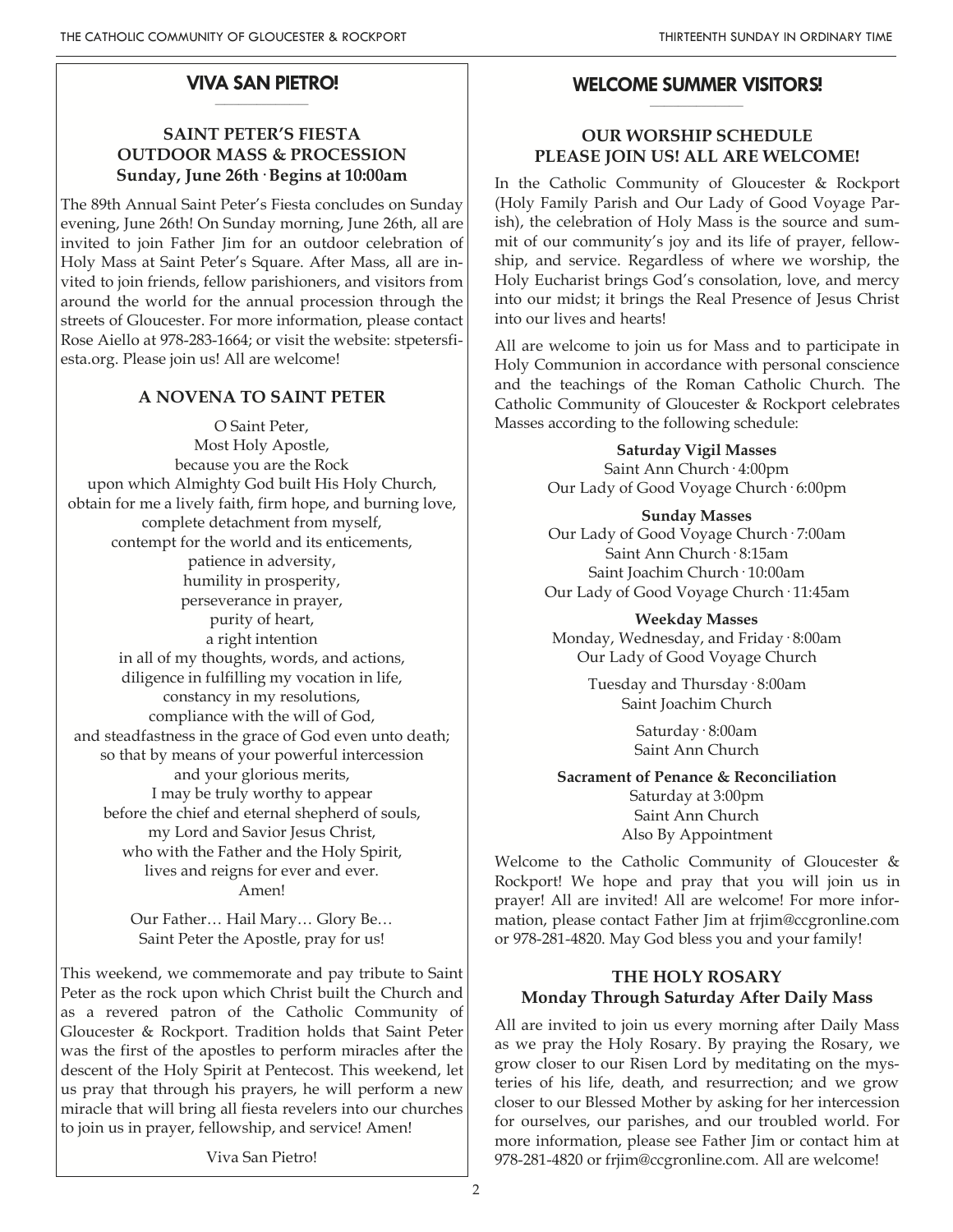### **FOOD FOR PRAYER & THOUGHT \_\_\_\_\_\_\_\_\_\_\_\_\_\_\_\_\_\_\_\_**



### **BLOWIN' IN THE WIND**

### By Bob Dylan

How many roads must a man walk down before you call him a man? Yes, 'n' how many seas must a white dove sail before she sleeps in the sand? Yes, 'n' how many times must the cannonballs fly before they're forever banned? The answer, my friend, is blowin' in the wind. The answer is blowin' in the wind.

How many years can a mountain exist before it's washed to the sea? Yes, 'n' how many years can some people exist before they're allowed to be free? Yes, 'n' how many times can a man turn his head pretending he just doesn't see? The answer, my friend, is blowin' in the wind. The answer is blowin' in the wind.

How many times must a man look up before he can see the sky? Yes, 'n' how many ears must one man have before he can hear people cry? Yes, 'n' how many deaths will it take till he knows that too many people have died? The answer, my friend, is blowin' in the wind. The answer is blowin' in the wind.

## **PRAYER FOR VICTIMS OF VIOLENCE**

Loving God, welcome into your arms the victims of violence and terrorism. Comfort their families and all who grieve for them. Help us in our fear and uncertainty. And bless us with the knowledge that we are secure in your love. Strengthen those who work for peace. And may the peace that the world cannot give reign always in our hearts. We make this prayer through Christ Jesus, our Lord. Amen.

### **OUR PASTOR'S MESSAGE \_\_\_\_\_\_\_\_\_\_\_\_\_\_\_\_\_\_\_\_**

## **ORLANDO**

In 1962, when Bob Dylan wrote *Blowin' in the Wind* (see lyrics left), he did not regard it as a protest song or an anthem against discrimination, oppression, or war. But for more than five decades, the song has been adopted by the anti-war movement, the civil rights movement, and countless other causes that have promoted freedom, peace, and justice in our country and around the world.

In an interview, Bob Dylan once suggested that *Blowin' in the Wind* is really an indictment against generations of people who should know better than to perpetuate the status quo despite clear and convincing evidence to the contrary. He implied that the answers to the vexing social questions of our time are obvious but "blowin' in the wind" because no one has the courage to act or speak out.

For the past two weeks, I have been trying to make some sense of the senseless mass murder of forty-nine people in Orlando, Florida. Was it terrorism or a hate crime? Why did it happen? How could it happen...again? We may never know what prompted a troubled young man to shoot 102 people in cold blood. But we should know by now that weapons of war (like the ones used in Orlando) should not be available for sale to the general public.

The Catholic Church has been clear about its support for gun safety legislation. In 1975, the United States Conference of Catholic Bishops (USCCB) called for a "national firearms policy" to restrict the sale of guns. In 1990, the bishops called again for "effective and courageous action" to limit the availability of firearms. In 1994, 2000, and 2012, the bishops repeated their call for gun safety legislation as one practical way to confront the "culture of violence" in our country. And Pope John Paul II once wrote that it was "urgent" to find ways to effectively eliminate the sale of weapons to criminals and terrorists. Now decades later, the answer to the epidemic of gun violence is sadly and tragically "blowin' in the wind" that has been created by our divisive political culture.

More than fifty years ago, Bob Dylan wrote: "How many times must a man look up before he can see the sky? Yes, 'n' how many ears must one man have before he can hear people cry? Yes, 'n' how many deaths will it take till he knows that too many people have died? The answer, my friend, is blowin' in the wind." Virginia Tech. Newtown. San Bernardino. Orlando. How many times? How many tears? How many deaths? In the wake of this latest national tragedy, let us pray for action, healing, peace, and wisdom. Let us pray that love overcomes hate. And let us pray that by God's grace, the answers just don't blow away in the cold and callous winds of the coming campaign season. May God help us and protect us!

Peace and blessings to all, Father Jim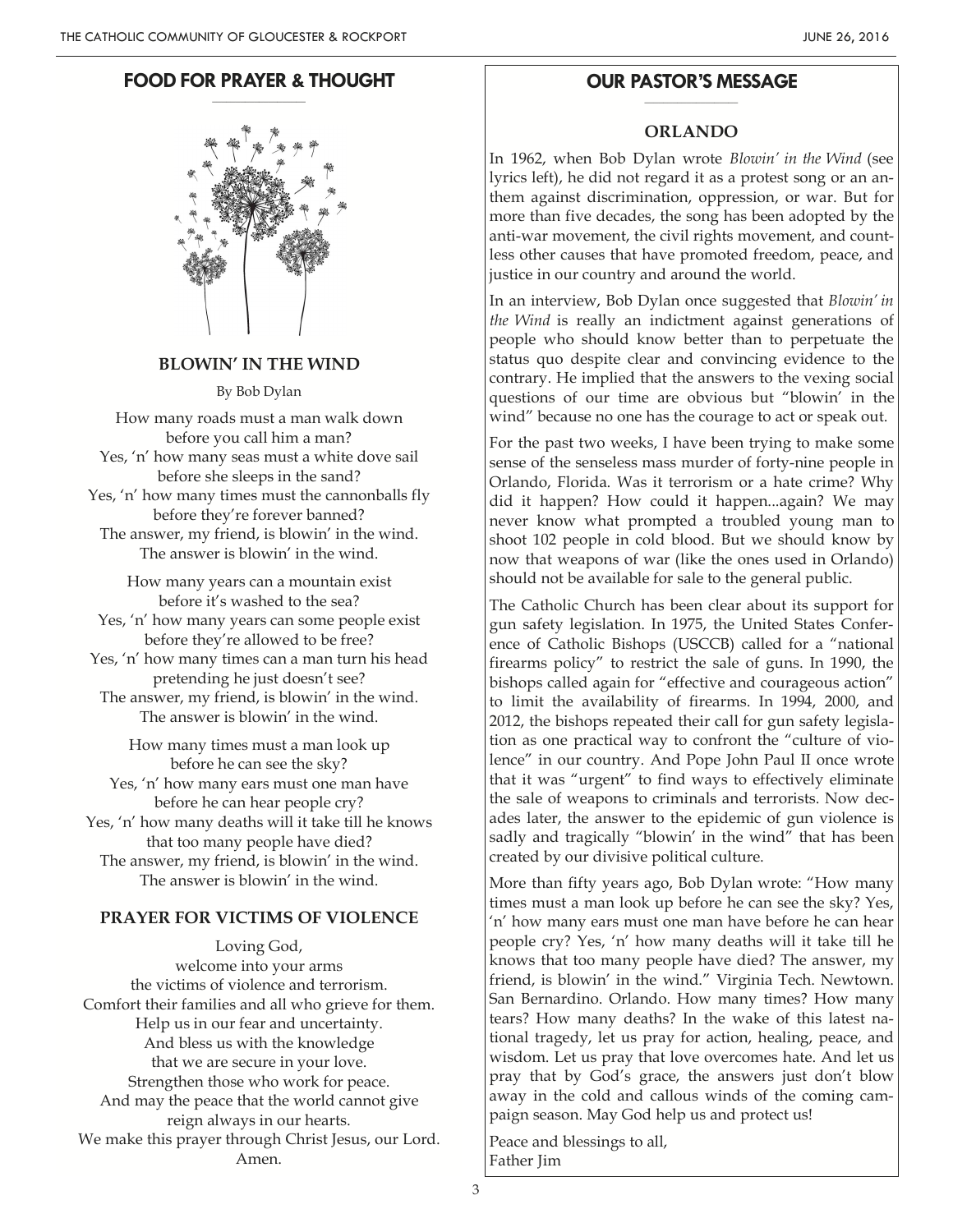### **PRAYER, FELLOWSHIP & SERVICE \_\_\_\_\_\_\_\_\_\_\_\_\_\_\_\_\_**

## **THE ASSISI PROJECT Mass & Summer Barbecue· Sunday, July 10th**

Founded in 2007 by Father Jim and Cliff Garvey, the Assisi Project is an international fellowship of "Franciscans in Spirit" with members, friends, and followers in the United States, Canada, Europe, and Africa. We are dedicated to helping Christian believers of all ages more faithfully live the Gospel of Christ in the spirit of Saint Francis and Saint Clare of Assisi. Each year, we sponsor a pilgrimage to Assisi and other faith formation opportunities for adults.

Our next meeting will begin with Mass at 11:45am on Sunday, July 10th in Our Lady of Good Voyage Church. After Mass, we will gather in Our Lady's Hall for our Ninth Annual Summer Barbecue. We will conclude with the Franciscan Rosary at 3:00pm in Our Lady's Church. If you would like to join us, please see Father Jim or contact Cliff Garvey at 978-281-4820 or cgarvey@ccgronline.com. For more information about the Assisi Project, please visit our website: assisiproject.com! Please join us! All are welcome! May the Lord give you peace!

## **SAINT VINCENT DE PAUL SOCIETY Help Us Help Others!**

The Saint Vincent de Paul Society is an international organization dedicated to responding to any request from any person or family in need. Here on Cape Ann, we work from Holy Family Parish and Our Lady of Good Voyage Parish to serve the poor and needy. Our "Clothes Closet" is open on Saturdays from 10:00am until 1:00pm. In addition, our Food Pantry is stocked with nonperishable foods. Donation baskets are located at the entrances of our churches. The Food Pantry needs the following items:

Canned Chicken or Ham· Chicken or Tuna Helper Mayonnaise· Instant Potatoes· Canned Stew Pancake Mix & Maple Syrup· Chef Boyardee Peanut Butter & Jelly· Jarred Pasta Sauce Canned Tuna· Crackers· Canned Juice

Donation envelopes are also located at the entrances of our churches and can be placed in the offertory basket or mailed to the parish center. Checks should be made payable to the Saint Vincent de Paul Society. Meetings are held on the second Wednesday of each month at 7:00pm. New members and volunteers are always welcome! For more information, please contact Annette Kennedy at 978- 283-1268 or Harry Miller at 978-281-2701. For assistance, please contact the Saint Vincent de Paul Society Hotline at 978-281-8672. Thank you for your ongoing generosity!

**MORE NEWS & INFORMATION ONLINE!** Join us: ccgronline.com!

## **PASTOR'S CHALLENGE**



## **SAINT ANN CHURCH HALL FUNDRAISER Second Collection: Weekend of July 2nd-3rd Goal: \$7,500· Raised So Far: \$5,345**

Since last fall, Michael Horgan, our buildings and facilities manager, and a team of dedicated local carpenters, masons, painters, and technicians have been working hard to repair and renovate Saint Ann Church Hall for both our use and for future generations of parishioners.

During the last six months, our team identified and repaired cracks in the foundation of the church that allowed moisture and water to leak into the church building threatening to undermine both the structural integrity of the hall and our priceless stained glass windows. They painted the hall for the first time in many decades. A new heating system and a new tile floor were professionally installed. This project was funded largely by rental income from the former parish school and was unanimously approved by our finance council.

Please keep in mind that renovations to the entrances, bathrooms, and kitchen will come next (after necessary repairs to the church tower). But at this point, our renovation of the church hall is nearly complete! We now need your help to finish the job! Our current stock of folding chairs and event tables are in poor condition and should be replaced for both aesthetic and safety reasons. Each new chair will cost approximately \$30 and each new table will cost approximately \$100.

This month, we have raised \$5,345! Thank you! During the weekend of July 2nd—July 3rd, we will have another second collection at all weekend Masses in Holy Family Parish (Saint Ann Church and Saint Joachim Church) to help us reach our goal. Until then, additional donations can be sent directly to the "Pastor's Challenge" c/o Father Jim at 60 Prospect Street, Gloucester, MA 01930.

Your prayers and generous support for this "Pastor's Challenge" fundraiser will be much appreciated by all who visit our hall and by all who live, work, and worship in the Catholic Community of Gloucester & Rockport! Thank you in advance for your prayers and support! If you have any questions, please contact me at 978-281-4820 or frjim@ccgronline.com. Thank you! May God bless you and your family!

Peace and blessings to all, Father Jim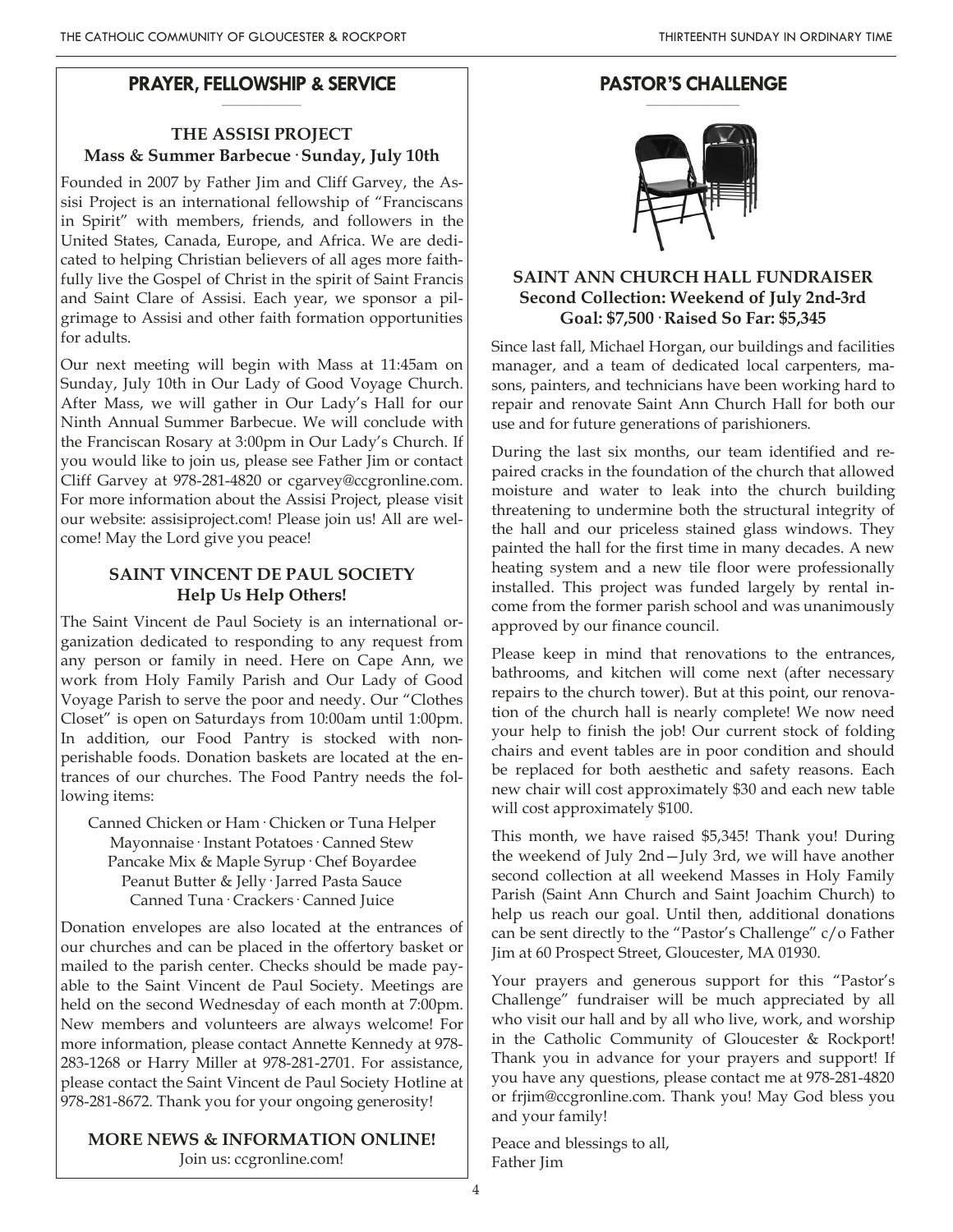## **YOUTH FAITH FORMATION**



## **SUMMER VACATION CATHOLIC KIDS CAMP THE VATICAN EXPRESS, PART II Begins Tuesday, June 28th at 8:00am**

The Catholic Community of Gloucester & Rockport is pleased to announce that all children (ages 5 through 11) are invited to participate in our Second Annual Summer Catholic Kids Camp: The Vatican Express, Part II from Tuesday, June 28th through Friday, July 1st from 8:00am until 12:00pm at Our Lady of Good Voyage Church. During this exciting week of prayer and fellowship, children will learn about the traditions and treasures of the Vatican through active and engaged participation in games, music, skits, and easy-to-make crafts:

> Day I: Tuesday, June 28th Miracles of Jesus

Day II: Wednesday, June 29th Miracles of the Eucharist

Day III: Thursday, June 30th The Miracle of the Mass

Day IV: Friday, July 1st The Miracle of Eucharistic Adoration

Each day of the Vatican Express, Part II will begin with Mass at 8:00am in Our Lady of Good Voyage Church. All parents, grandparents, and guardians are welcome to join us! After Mass, Betsy Works and a team of volunteers will lead the children to Our Lady's School for a faithfilled and fun-filled morning of activities, learning, and good times with friends both new and old. The Vatican Express, Part II is a fun, exciting, and educational program that your children and grandchildren will love!

The tuition for this innovative summer vacation youth faith formation program is just \$25 per child for the entire week! Scholarships are available to those who cannot afford tuition. Also, adults and older children (ages 12 and up) are welcome to join us as volunteers and will be much appreciated! For more information about our Summer Vacation Catholic Kids Camp: The Vatican Express Part II, please contact Betsy Works at 978-281-4820 or bworks@ccgronline. Please join us! All are welcome!

## **MORE ONLINE!**

Join us: ccgronline.com/formation!

#### **JUBILEE YEAR OF MERCY \_\_\_\_\_\_\_\_\_\_\_\_\_\_\_\_\_\_\_\_**

### **MERCY FRIDAY A YEAR OF MERCY SPECIAL EVENT Friday, July 1st· Begins at Noon**

In March 2015, Pope Francis announced that the Roman Catholic Church would celebrate a Jubilee Year of Mercy beginning on the Solemnity of the Immaculate Conception of Mary (last December 8th) and concluding on the Feast of Christ the King (this coming November 20th). And last December, Pope Francis inaugurated the Jubilee Year of Mercy by opening the Holy Door at Saint Peter's Basilica in Rome. Overall, the theme of this extraordinary jubilee year is "Merciful Like the Father" and its primary focus is an ongoing invitation to all people to experience God's forgiveness, love, and mercy through prayer, penance, worship, and the Sacraments of the Church.

The tradition of the jubilee year is rooted in the Old Testament Book of Leviticus (Lev 25:8-13). In 1300, Pope Boniface VII convoked the first jubilee year in the Roman Catholic Church and offered all believers an opportunity for the universal forgiveness of sins. Since then, such holy or jubilee years have been celebrated every 25 or 50 years. The Catholic Church last celebrated a Jubilee Year in 2000 to mark the beginning of a new millennium. This Jubilee Year of Mercy is "extraordinary" because the Holy Father broke from tradition and announced it without advance notice or planning.

In the Catholic Community of Gloucester & Rockport, we are celebrating the Jubilee Year of Mercy with special programs and events throughout the year. For example, our next "Mercy Friday" is scheduled for Friday, July 1st in Our Lady of Good Voyage Church. Our vigil of prayer will begin at 12:00pm with Exposition of the Blessed Sacrament and Daytime Prayer from the Liturgy of the Hours. From 2:00pm until 3:00pm, Father Jim will hear confessions. At 3:00pm, we will pray the Divine Mercy Chaplet. And at 6:30pm, we will conclude with Evening Prayer (with Homily) and Benediction of the Blessed Sacrament. Please join us for all or part of this special day of devotion, prayer, and worship. All are welcome!

Throughout the year, other programs and special events will include opportunities for scripture study, group spiritual direction, a fall mini-course, and a summer retreat all focused on offering our fellow parishioners and friends opportunities to deepen their personal relationships with the Lord and to experience God's love and mercy in their own lives. Throughout the year, let us pray for each other and for our parish communities: that the Lord will bless us with his boundless love and mercy. For more information about the Jubilee Year of Mercy in the Catholic Community of Gloucester & Rockport, please contact Cliff Garvey at cgarvey@ccgronline.com or 978-281-4820. May God have mercy on us all!